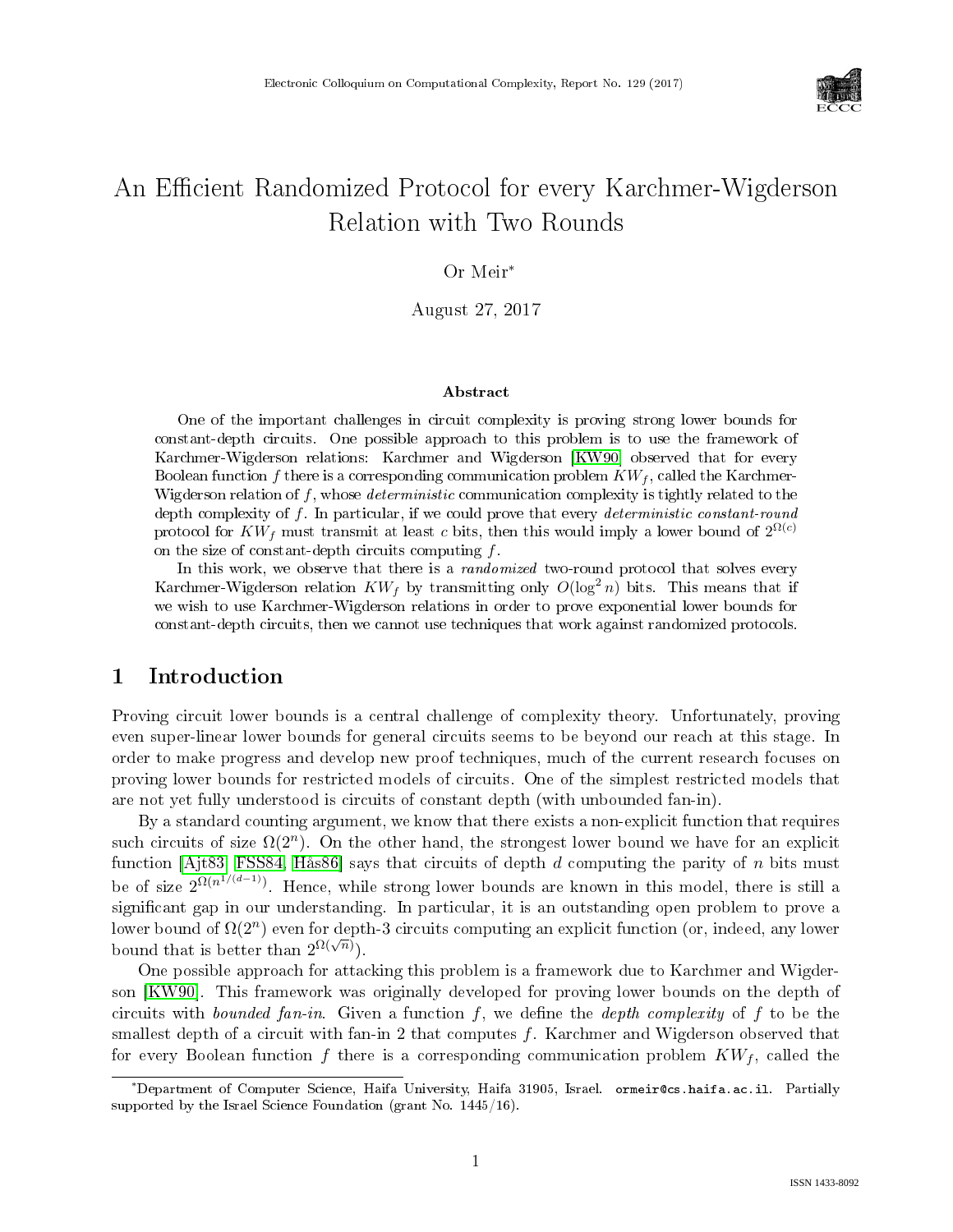Karchmer-Wigderson relation of f, such that the deterministic communication complexity of  $KW<sub>f</sub>$ is exactly equal to the depth complexity of  $f$ . Hence, one can prove lower bounds on the depth complexity of a function f by proving lower bounds on the communication complexity of  $KW_f$ . This approach has proved very fruitful in the setting of monotone circuits [\[KW90,](#page--1-0) [GS91,](#page-4-0) [RW92,](#page--1-4) [KRW95\]](#page--1-5).

The framework of Karchmer and Wigderson could also be used to prove lower bounds on constant-depth circuits with unbounded fan: it is implicit<sup>[1](#page-1-0)</sup> in the work of [\[KW90\]](#page--1-0) that lower bounds on the deterministic communication complexity of *constant-round* protocols for  $KW<sub>f</sub>$  imply lower bounds for constant-depth circuits. More specifically, if every deterministic  $r$ -round protocol for  $KW_f$  must transmit at least c bits, then every depth-r circuit (with unbounded fan-in) that computes f must be of size at least  $2^{c/r}$ . Hence, if we could find an explicit function f such that every constant-round protocol for  $KW_f$  must transmit  $\Omega(n)$  bits, we would obtain a lower bound of  $\Omega(2^n)$  on the size of circuits computing f.

Soon after the introduction of Karchmer-Wigderson relations, Karchmer observed a severe limitation of this framework (see [\[RW89\]](#page--1-6)): there is a randomized protocol that solves every Karchmer-Wigderson relation by transmitting  $O(\log n)$  bits. This means that if one wishes to use Karchmer-Wigderson relations in order to prove super-logarithmic lower bounds on depth complexity, then one has to use proof techniques that cannot prove lower bounds against randomized protocols. Since the most powerful techniques in the field of communication complexity are effective against randomized protocols, this limitation makes the use of Karchmer-Wigderson relations quite difficult.

Karchmer's protocol uses a logarithmic number of rounds, so it is not clear a priori that this limitation applies to proving constant-depth lower bounds. In this work, we observe that a similar limitation applies in the setting of constant-depth lower bounds as well. Specifically, we show that there is a randomized two-round protocol that solves every Karchmer-Wigderson relation  $KW_f$ by transmitting only  $O(\log^2 n)$  bits. This means that proof techniques that are effective against randomized protocols can only prove lower bounds of at most  $n^{O(\log n)}$  for constant-depth circuits, and in particular, cannot prove exponential lower bounds.

## 2 Preliminaries and Our Result

For  $n \in \mathbb{N}$ , we denote  $[n] \stackrel{\text{def}}{=} \{1, \ldots n\}$ . For a string  $x \in \{0,1\}^n$  and a set of coordinates  $S \subseteq [n]$ , we denote by  $x|_S$  the projection of x to the coordinates in S. We use the standard definitions of communication complexity  $-$  see the book of Kushilevitz and Nisan  $[KN97]$  for more details.

Our proof uses the Hamming code, which we present next. Given two strings  $x, y \in \{0,1\}^n$ , the (Hamming) distance between x and y is the number of coordinates on which they differ. Given a string  $x \in \{0,1\}^n$  and  $r \in \mathbb{N}$ , the *Hamming ball of radius r around* x is the set of all strings whose Hamming distance from x is at most r. The *Hamming code* is a partition of  ${0,1}^n$  to balls of radius 1, and it exists for every  $n \in \mathbb{N}$  for which  $n+1$  is a power of 2 (see, e.g., Lecture 2 in [\[Sud01\]](#page--1-8) for the construction of the Hamming code).

#### 2.1 Karchmer-Wigderson relations and the universal relation

Let  $f: \{0,1\}^n \to \{0,1\}$  be a Boolean function. The Karchmer-Wigderson relation  $KW_f$  is defined as follows: Alice gets an input  $x \in f^{-1}(0)$ , and Bob gets as input  $y \in f^{-1}(1)$ . Clearly, it holds that  $x \neq y$ . The goal of Alice and Bob is to find a coordinate  $i$  such that  $x_i \neq y_i$ . Note that there may be more than one possible choice for i, which means that  $KW_f$  is a relation rather than a function.

<span id="page-1-0"></span> $^1$ It follows more explicitly from the discussions of Karchmer-Wigderson relations in [\[Raz90,](#page--1-9) [KKN95\]](#page-4-1), and a similar observation was also made in [\[KPPY84\]](#page--1-10).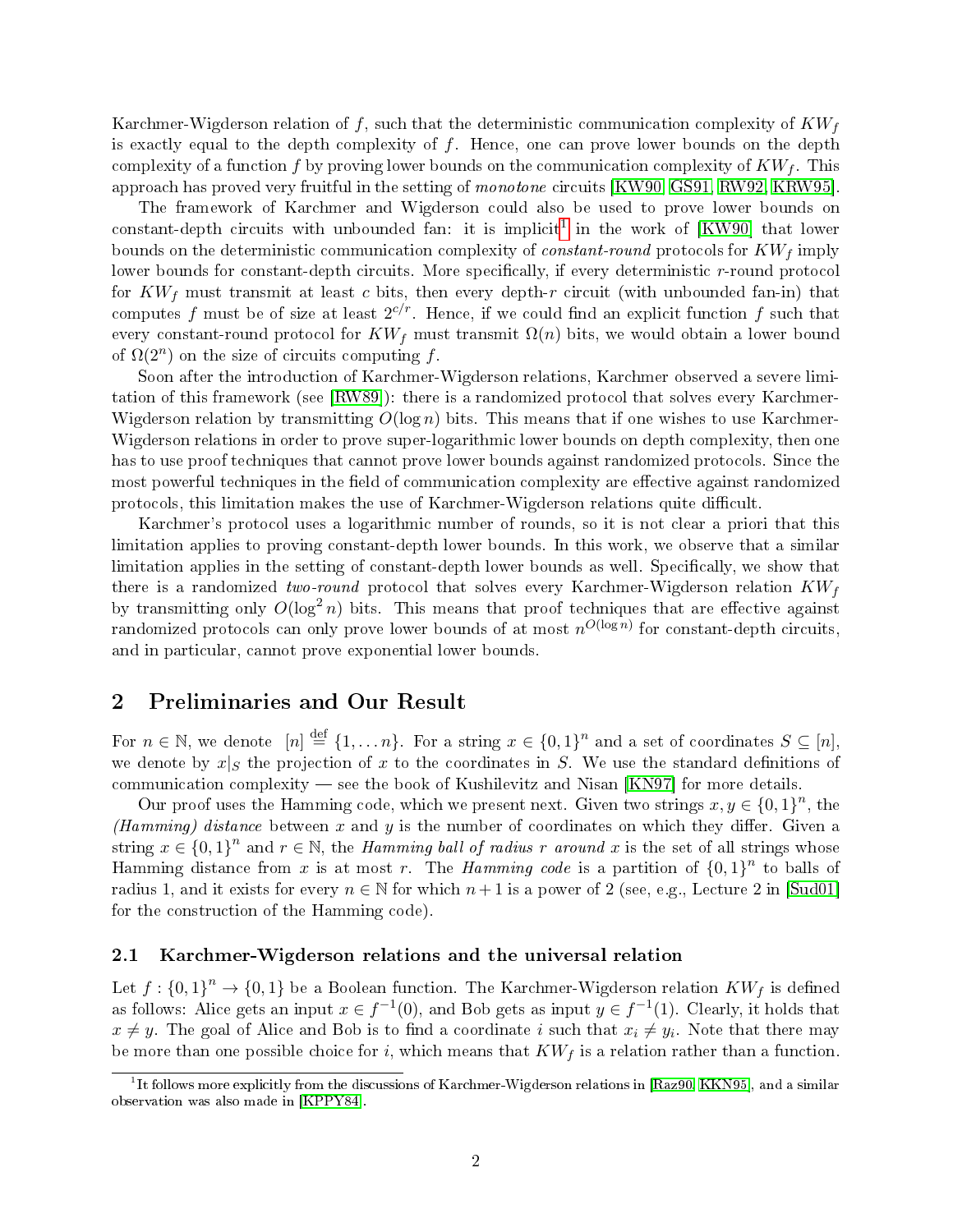As noted above, Karchmer and Wigderson observed that the communication complexity of  $KW<sub>f</sub>$  is exactly equal to the depth complexity of f.

In order to study Karchmer-Wigderson relations, Karchmer, Raz, and Wigderson defined the universal relation, which is the following computational problem: Alice and Bob as inputs two distinct strings  $x, y \in \{0,1\}^n$  respectively, and their goal is to find a coordinate  $i \in [n]$  such that  $x_i \neq y_i$ . It is easy to see that every Karchmer-Wigderson relation reduces to the universal relation. Thus, in order to prove our result, it suffices to devise an efficient randomized protocol for the universal relation[2](#page-2-0) . Our result can now be stated as follows.

<span id="page-2-2"></span>Theorem 1. There is a randomized two-round protocol that solves the universal relation over n bits with probability at least  $\frac{2}{3}$  by transmitting at most  $O(\log^2 n)$ .

We prove this theorem in two steps: In the first step, described in Section [3,](#page-2-1) we devise an efficient *deterministic* two-round protocol that solves the universal relation in the special case where the inputs differ only on one coordinate (i.e., the Hamming distance between the inputs is  $1$ ). In the second step, described in Section [4,](#page-3-0) we reduce the general case to the foregoing special case along the lines of the Valiant-Vazirani reduction [\[VV86\]](#page--1-11).

# <span id="page-2-1"></span>3 The Case of Hamming Distance 1

In this section, we present a *deterministic* two-round protocol that solves the universal relation in the special case where Alice and Bob get inputs that disagree on exactly one coordinate. The protocol will transmit  $O(\log n)$  bits. Let us denote by  $x, y \in \{0,1\}^n$  the inputs of Alice and Bob respectively. Without loss of generality, we may assume that  $n+1$  is a power of 2, so the Hamming code exists over  $\{0,1\}^n$  otherwise, the players pad their inputs with 0s in order to satisfy this restriction, and this increases  $n$  by a factor of at most 2. The protocol is as follows:

- 1. In the beginning of the protocol, Alice finds the ball in the Hamming code to which  $x$  belongs, and denotes its center by  $c_x \in \{0,1\}^n$ . Bob does similarly for y, thus obtaining a center  $c_y \in$  ${0,1}^n$ .
- 2. Alice sends the first message in the protocol, which is an integer from 0 to n that she determines as follows:
	- (a) If  $x = c_x$ , then Alice sends 0.
	- (b) Otherwise, Alice sends the unique coordinate j in  $[n]$  on which x and  $c_x$  disagree.
- 3. If Alice sent 0:
	- (a) Observe that in this case it holds that  $c_y = x = c_x$  (since x and y are within distance 1) and  $x$  is the center of a ball).
	- (b) Thus, Bob sends to Alice the unique coordinate i on which y and  $c_y = x$  disagree, and this is the output of the protocol.
- 4. If Alice sent  $j \in [n]$  and  $y = c_y$ :
	- (a) Observe that in this case, it holds that  $c_x = y = c_y$  (since x and y are within distance 1) and  $y$  is the center of a ball).

<span id="page-2-0"></span> $^2$ We note that the aforementioned protocol of Karchmer solves the universal relation as well.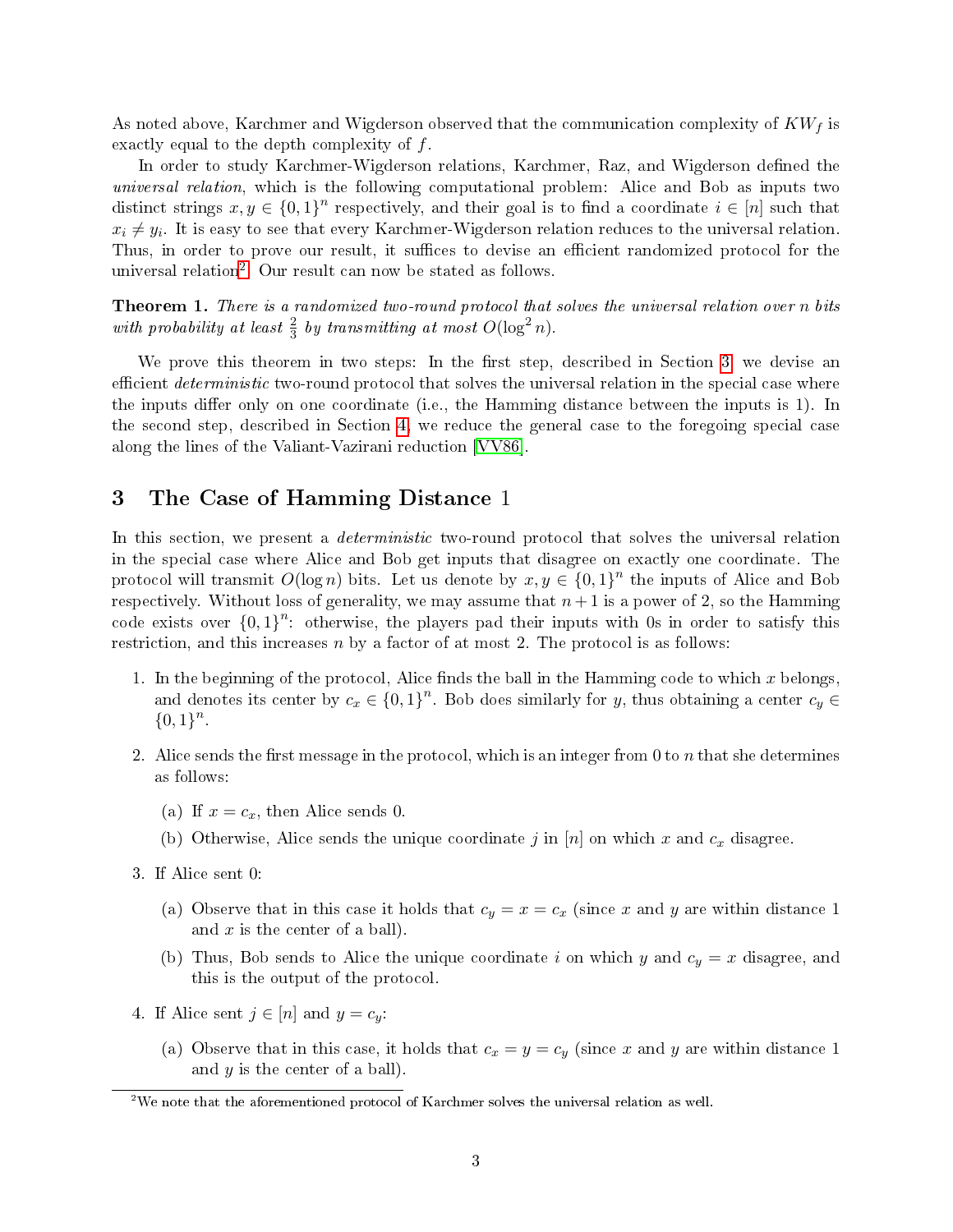- (b) Thus, Bob can deduce that j is the coordinate on which x and y differ.
- (c) Hence, Bob sends j back to Alice, and this is the output of the protocol
- 5. If Alice sent  $j \in [n]$  and  $y \neq c_y$ :
	- (a) Let us denote by  $i \in [n]$  the unique coordinate on which x and y disagree.
	- (b) Observe that  $i \neq j$ , since otherwise it would follow that  $y = c_y$ .
	- (c) This implies that  $y$  and  $c_x$  disagree exactly on the coordinates  $i$  and  $j$
	- (d) Bob computes the string y' obtained by flipping the j-th coordinate of y, so y' disagrees with  $c_x$  only the coordinate i.
	- (e) Then, y' is within Hamming distance 1 of  $c_x$ , and therefore must be in the ball around  $c_x$ in the Hamming code.
	- (f) Bob now determines  $c_x$  by finding the ball of  $y'$  in the Hamming code, and deduces i by finding the unique coordinate on which  $y'$  and  $c_x$  disagree.
	- $(g)$  Bob sends i to Alice, and this is the output of the protocol.

The correctness of the protocol is explained within the foregoing description, and it is not hard to see that it indeed sends  $O(\log n)$  bits, as required.

Remark 2. By personal communication, we know that this protocol was discovered independently by Avi Wigderson and Mauricio Karchmer, and by Benjamin Rossman. However, to the best of our knowledge, this is the first time this protocol is published.

# <span id="page-3-0"></span>4 Proof of Theorem [1](#page-2-2)

In this section we describe a randomized two-round protocol that solves the universal relation in the general case, thus proving Theorem [1.](#page-2-2) We describe a public-coin protocol, and it can be converted into a private-coin protocol using Newman's lemma [\[New91\]](#page--1-12).

The idea is to reduce the general case to the special case of Section [3](#page-2-1) along the lines of the Valiant-Vazirani reduction: For start, suppose that the parties knew that their inputs disagree on exactly  $\ell$  coordinates. In this case, the parties could choose a random set of coordinates of size  $\frac{n}{2\ell}$ , and with constant probability this set would contain exactly one coordinate on which they disagree. Thus, the parties could project their inputs to this set and use the protocol of Section [3.](#page-2-1) The next step in the argument is to observe that this idea works even if the parties only have an estimate of  $\ell$ up to a factor of 2. Finally, since the parties do not have such an estimate of  $\ell$ , they try different values of  $\ell = 1, 2, 4, 8, \ldots, n$  and apply the foregoing protocol in parallel for each of those values. Details follow.

Formally, the protocol is defined as follows. Suppose that Alice and Bob get as inputs the strings  $x, y \in \{0,1\}^n$  respectively, so  $x \neq y$ . They perform the following steps for every  $t \in$  $\{1, \ldots, \lceil \log n \rceil + 1\}$ :

- 1. Using the public coins, choose a random set of coordinates  $S \subseteq [n]$  by putting each coordinate in S with probability  $2^{-t}$  independently.
- 2. Execute the protocol of Section [3](#page-2-1) on  $x|_S$  and  $y|_S$ , thus obtaining a coordinate  $i \in [n]$ .
- 3. If  $x_i \neq y_i$ , output the coordinate i and end the protocol.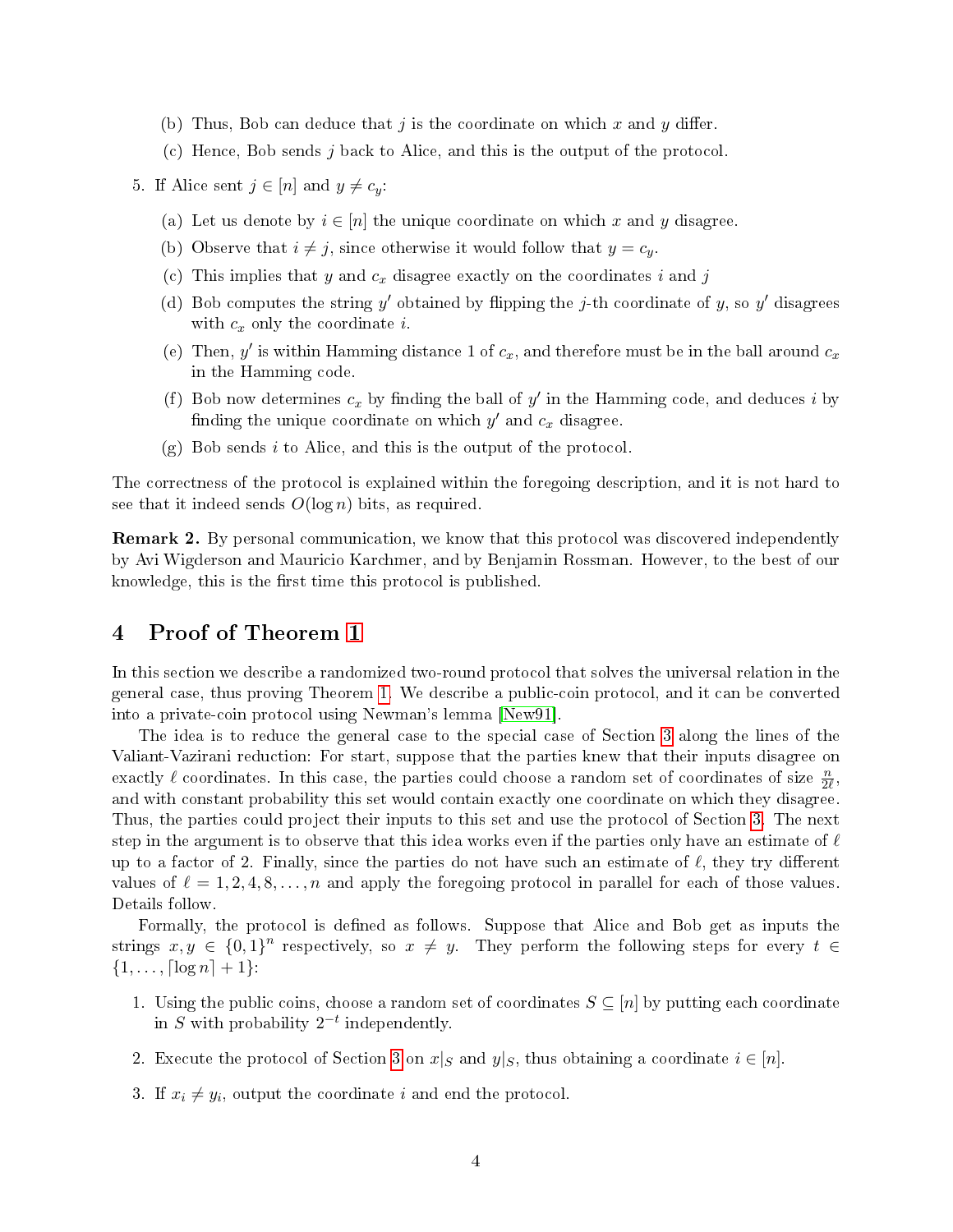It is easy to see that the protocol indeed transmits  $O(\log^2 n)$  bits. Moreover, the protocol can be implemented in two rounds, since the above steps can be performed in parallel for all values of t. It remains to show that it outputs a coordinate  $i \in [n]$  on which  $x_i \neq y_i$  with good probability.

Fix specific inputs to the players  $x, y \in \{0,1\}^n$ , and let  $I \subseteq [n]$  be the set of coordinates on which x and y differ. Observe that the protocol succeeds whenever, in the foregoing steps, the random set S contains exactly one coordinate on which x and y differ (i.e.,  $|S \cap I| = 1$ ). When  $t = \lfloor \log |I| \rfloor + 1$ , the probability that the latter event happens is

$$
\Pr[|S \cap I| = 1] = \sum_{i \in I} \Pr[S \cap I = \{i\}]
$$
  
\n
$$
= \sum_{i \in I} \Pr[i \in S] \cdot \prod_{j \in I \setminus \{i\}} \Pr[j \notin S]
$$
  
\n
$$
= |I| \cdot \frac{1}{2^t} \cdot \left(1 - \frac{1}{2^t}\right)^{|I|-1}
$$
  
\n(Since  $|I| \ge 2^{t-2} \ge \frac{1}{4} \cdot \left(1 - \frac{1}{2^t}\right)^{|I|}$   
\n(Since  $|I| \le 2^{t-1} \ge \frac{1}{4} \cdot \left(1 - \frac{1}{2 \cdot |I|}\right)^{|I|}$   
\n
$$
\ge \frac{1}{4} \cdot \left(1 - \frac{|I|}{2 \cdot |I|}\right)
$$
  
\n
$$
\ge \frac{1}{8}.
$$

It follows that the protocol succeeds with probability at least  $\frac{1}{8}$ . Note that the protocol is a zero-error protocol, i.e., the parties always know whether they succeeded or not. Hence, th success probability can be amplified to  $\frac{2}{3}$  by repeating the protocol a constant number of times, while maintaining a communication complexity of  $O(\log^2 n)$ . This concludes the proof.

Acknowledgement. We would like to thank Avi Wigderson, Benjamin Rossman and Daniel Kane for valuable discussions and ideas.

## References

- <span id="page-4-0"></span>[Ajt83] Miklós Ajtai.  $\Sigma^1_1$ -formulae on finite structures. Annals of Pure and Applied Logic,  $24(1)$ :  $1-48$ , 1983. [FSS84] Merrick L. Furst, James B. Saxe, and Michael Sipser. Parity, circuits, and the polynomial-time hierarchy. Mathematical Systems Theory,  $17(1):13-27$ , 1984. [GS91] Michelangelo Grigni and Michael Sipser. Monotone separation of Logspace from NC. In Structure in Complexity Theory Conference, pages 294-298, 1991. [Hås86] Johan Håstad. Almost optimal lower bounds for small depth circuits. In STOC, pages  $6\text{--}20$ , 198 $6$ .
- <span id="page-4-1"></span>[KKN95] Mauricio Karchmer, Eyal Kushilevitz, and Noam Nisan. Fractional covers and communication complexity. SIAM J. Discrete Math.,  $8(1)$ :76-92, 1995.